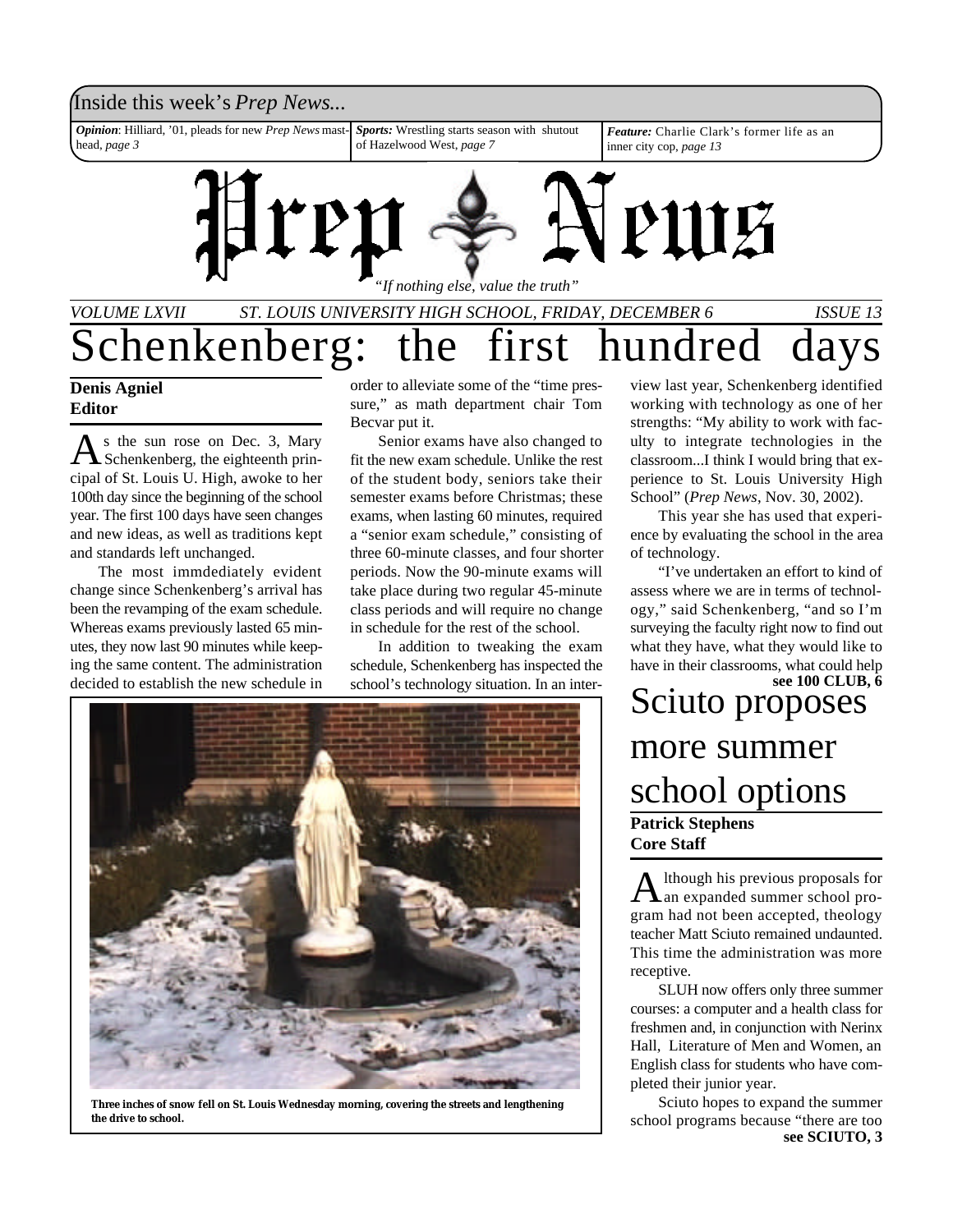## 2 **News** December 6, 2002 SLUH families who voluntereed were President's Ambassadors and Fathers Club sponsor annual Thanksgiving turkey dinner

notified of what they should buy; items ranged from canned food, toys, and clothing, to gift certificates for turkeys on Thanksgiving. Students were encouraged to help buy the goods, thus making the entire experience more personal. The families also received cards. SLUH Presidnent Paul Sheridan, S.J., commented that, "Everything was done with such tenderness

The President's Ambassadors, along with Mary Ann Gentry and other volunteers, helped to direct the SLUH families

Junior Andrew Linhares was one of the students who helped carry the gifts into the parish center and place them in the

who brought gifts to St. Henry's.

### **Nick Odem Reporter**

Less fortunate families have a happy<br>Thanksgiving by volunteering at St. ast week, dozens of students helped less fortunate families have a happy Henry's and St. Francis de Sales parishes.

On Sunday, Nov. 24, over 220 SLUH families pitched in to help less fortunate families in St. Henry's parish have a splendid Thanksgiving.

The President's Ambassadors and the Fathers Club worked together with the members of the parish, including Fr. John Gavin and Azzrena Henry, to help match the needs of St. Henry's families with SLUH families that had shown an interest in donating.

# SLUH holds first pottery sale

and generosity."

### **Brian Fallon Core Staff**

As the Christmas season approaches,<br>
many flock to the nearest retail store, s the Christmas season approaches, hoping to find a present which will show the love they want to express for their loved one. Ceramic students hope their pottery will become the perfect gift for

the holiday season.

This Sunday and Monday, ceramic students from SLUH and Fontbonne University will be selling their pieces of artwork in the art gallery on the second floor of



**Pottery created by SLUH students**

the Jesuit wing. Ceramics 2 students will be the only SLUH students selling items, since other students might not have the experience needed to produce the quality of artwork being sold.

The idea for a sale was conceived

after ceramics teacher Mary Whealon was asked if SLUH would ever consider having its own sale, since some of the items produced by SLUH students are of exceptional quality. SLUH has participated in sales at Fontbonne University in the past, and since the students have managed to sell many items, it seemed appropriate for

SLUH to have its own sale as well. Fontbonne's pottery sale takes place this weekend on the university's campus.

Mills, Todd Miltenburger,

Alex Bayer, and Nils Carlstedt. All of these students have a "creative eye," according to Whealon. Other students who do not have as much experience might participate in the sale as well. These stu-

proper location. He "was suprised to see how many SLUH families actually came."

In addition to helping out with families in St. Henry's parish, students also helped at St. Francis de Sales parish. While most students were happily sleeping on Thanksgiving morning, about thirty students were helping there so that the less fortunate residents could enjoy a hearty Thanksgiving.

 Students and their fathers began the morning at 7:00 by picking up turkeys at various hospitals around the St. Louis area. Vans came to the hospitals, students piled the turkeys into them, and then drove to the parish. There were about eighty turkeys—or 1000 pounds of turkey—de-

**see GIZZARD, 3**

### **Steve Mathias Reporter** Russians return home after threeweek stint

Let Wednesday, Nov. 27, as stu-<br>dents began to head home for a long<br>weekend filled with family and food, a ast Wednesday, Nov. 27, as students began to head home for a long group of Russian exchange students prepared to do the same.

The nine Russian exchange students have spent the last three weeks here at SLUH learning about American culture and the American school system. The Russian students lived with several SLUH host families. These families were chosen from a group of students who are planning to go to Russia in March.

However, just getting the exchange students here this year was more difficult than in the past. Russian teacher Robert Chura commented that the visa process "took longer than usual" due to a more comprehensive government process in place after the events of Sept. 11. The **see BARN, 4 see RUSSIANS, 3** 

Some of the

ceramic students who will have work displayed are seniors John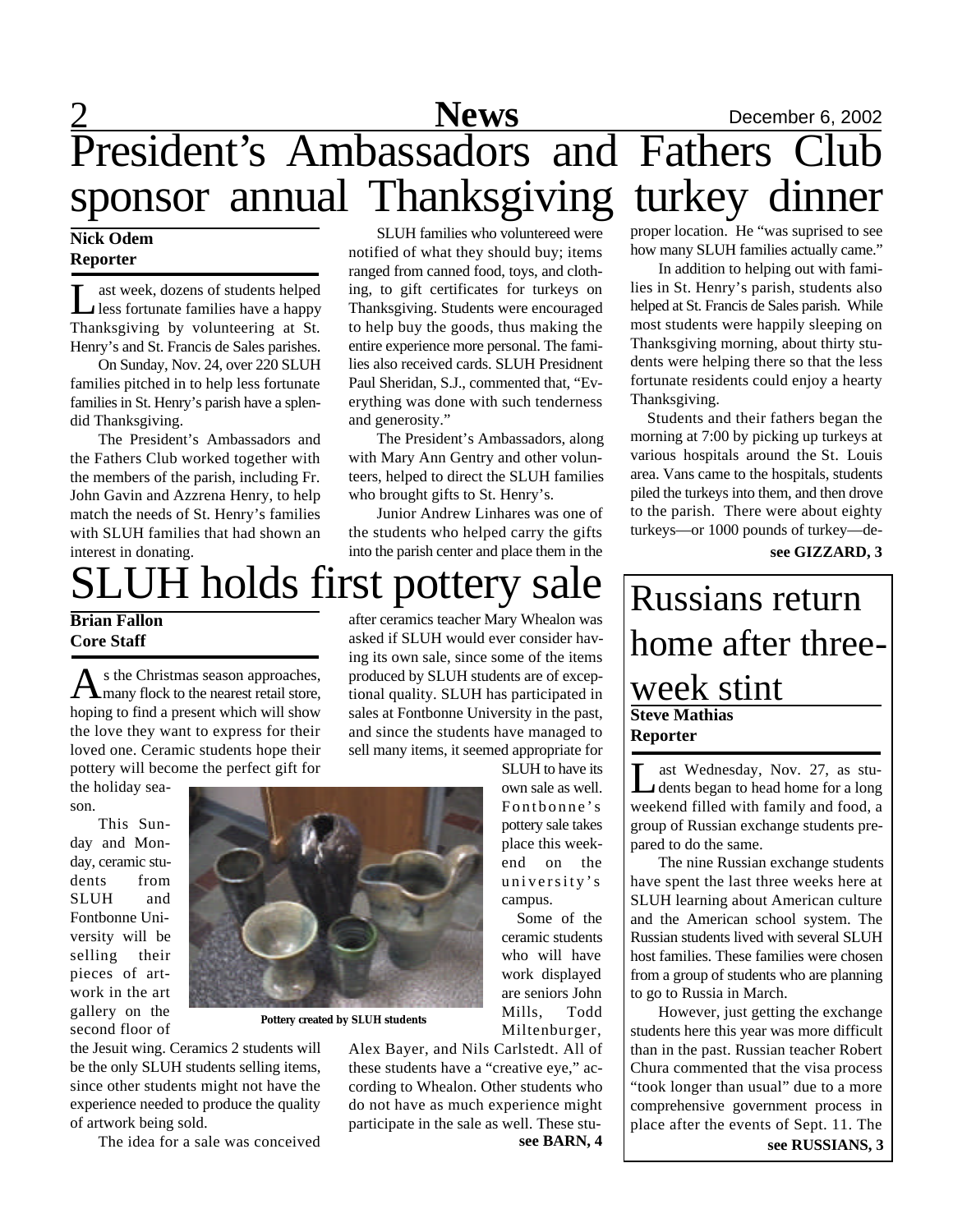# December 6, 2002 **Opinion** 3

## LETTERS TO THE EDITOR Hilliard, '01, pleads for masthead to be changed

To the Editors:

Last week I came home to find the newest issue of *Prep News*. After hugging my family, I settled in for a long Thanksgiving break of reading the *Prep News* and catching up on SLUH events.

Stories of the continued rivalry between the *Prep News* and STUCO brought joy to my heart as I filled myself with turkey. No matter who won the bashball game I'm sure the battle was valiant, and its tale will be told for years. I was also pleased with the calendar, which now features the entree of each lunch period, very "la de da."

However, as I flipped back and forth I noticed the masthead on the cover. My heart sank when I saw the 3-D shaded design was still present. When the masthead changed my senior year, many students felt the design was out of place. Maybe it's that the shading does not fit with the text. Or perhaps the fleur-de-lis never looks quite symmetrical. Most probably the masthead does not fit because it was not created by a member of the student body.

The *Prep News* has always prided itself on being an important part of SLUH created by the students.

I want to urge the editors of the *Prep News* and the students as a whole to create another masthead for the front page of your paper. I am sure there are plenty of student artists at SLUH right now who are more than willing and very capable of designing another image. For a school that requires very little in the fine arts, I believe SLUH has an amazing art department. Make a trip to the Jesuit Wing and you can take in displayed art which students have created over the semester. I am certain that Mr. Mueller and Ms. Bugnitz know students whose work would fit well in the *Prep News*. If students at SLUH want to keep a 3-D look, Ms. Whealon must know students capable of creating a sculptural inspiration for the design.

However you do it—whether you use a vote, a fight to the death, or another bashball tournament—choose a new masthead design created by a student for the student paper.

Josh Hilliard, '01

### **SCIUTO**

year, but he thinks that learning experiences in the summer could be beneficial. He adds that additional summer classes would offer increased flexibility for teachers as well as students. Teachers could offer more field trips, have guest speakers, and have more freedom in scheduling. Also, students in the summer could earn credits in physical education, fine arts, and theology that could free up time in their school year and allow them to make better use of their summer time.

Sciuto's proposal is now in the hands of the Instructional Council, a group consisting of four administrators and department heads. The council met Nov. 19, but whether Sciuto's proposal will be accepted for next summer is still unknown.

RUSSIANS The Instructional Council has some initial concerns about the proposed program. Assistant Principal of Academics Mark Michalski said, "We need to see the data first." He cited the council's questions: What kind of courses would be offered? Would they match the rigors of a semester or full-year course?

(from 2)

complication caused the students to miss some potential time abroad.

Finding activities for the students in St. Louis was another factor involved with the planning. Faculty offered to teach the students during their free periods. English teacher Tim Curdt taught a class focusing on Mark Twain. Art teacher Mary Whealon instructed a ceramics class. Economics teacher Peggy Pride, who took a sabbatical to Russia in 2001, schooled the students on both United States and Russian market systems.

During their time outside of SLUH, the students enjoyed

(from 1) Would they have a large enough administration to accommodate the interest from students? Would enough students be interested to warrant the research into the program?

> Other council members, however, are taking various immediate steps in investigating the proposal. Michalski said Principal Mary Schenkenberg is gathering information from other high schools about their summer programs. She is also researching whether other area schools would be interested in offering summer programs in conjunction with SLUH. Michalski plans to survey students to determine if their interest is high enough to expand the summer program.

> Despite initial concerns, Michalski and others are excited about the possibility. He said, "You can do some really neat things in the summer" by informing "interesting and different courses."

> The Instructional Council, however, is unsure about the feasibillity of the expanded program or whether the program can begin as early as this summer.

> trips to such key St. Louis landmarks as the Arch, the St. Louis Zoo, and Anheuser-Busch brewery, along with a Jr. Bills hockey game.

> Junior host Matt Green said, "(It was) nice to be able to take the Russians places and show them aound St. Louis and the halls of SLUH."

> According to Green, both the hosts and exchangees learned "an overall awareness of a different culture," accomplishing the primary goal of the exchange.

> Russian exchange student Natasha Pisarskaya said, "It was interesting to be in an American school...I don't want to leave."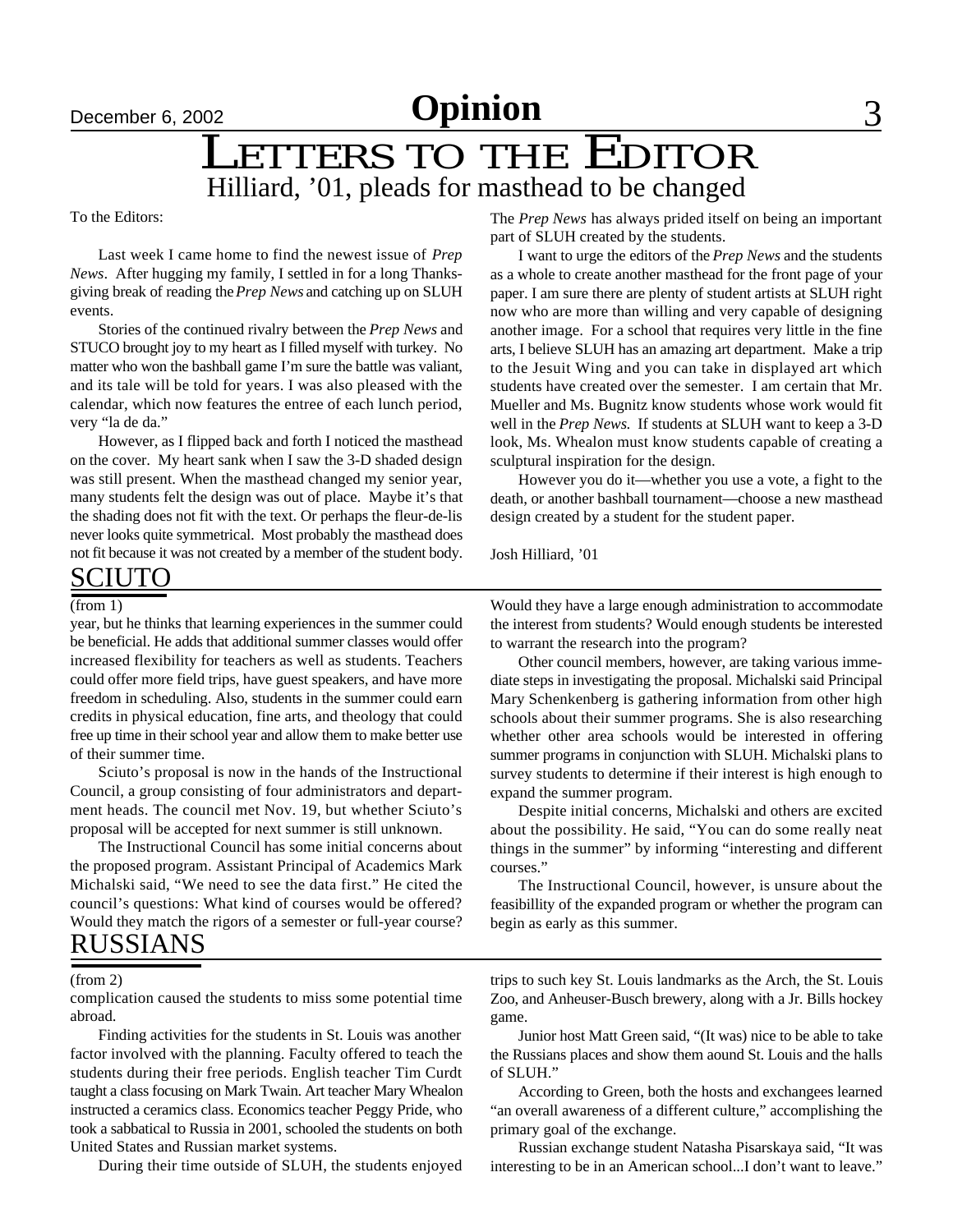# 4 **News** December 6, 2002 Theologybills trip the field to St. Joe's

### **Jim Fox Reporter**

**O**n Tuesday, Nov. 26, the day of the Thanksgiving Mass, about twenty formally attired Jr. Billikens and a theoln Tuesday, Nov. 26, the day of the Thanksgiving Mass, about twenty ogy teacher went on a field trip to St. Joseph's Academy. The field trip was a part of Rob Garavaglia's Christian Life Choices course.

Having recently covered many issues regarding dating and sexuality in class, Garavaglia wanted to give his students a chance to gain a female's perspective. Garavaglia said the lack of a female viewpoint in class discussion had resulted in "shared ignorance."

 The field trip, although not a previously planned part of the course, was put together on a whim by Garavaglia with the help of student Nate McMahill. McMahill knew a teacher at St. Joe's who taught a course similar to Garavaglia's Christian Life Choices, and whose class had recently covered the same issues as Garavaglia's.

 Once at St. Joe's, the students were led to a conference room that contained a large circle of chairs. They were encouraged to intermingle with the St. Joe's students as they waited. Once all were assembled, the students were split into small groups of about two SLUH students and five St. Joe's students. The groups were given sheets of questions which they had formed on their own to guide them in their discussion. The topics ranged from sex and sexuality to spirituality to male

# Bugnitz's art goes on display at Left Bank Books

### **Greg Fox Reporter**

Beginning at 6:00 p.m. tonight, Left<br>Bank Books will feature an art ex-Bank Books will feature an art exhibit by fine arts chair Joan Bugnitz. The exhibit, which is Bugnitz's fourth at the Central West End bookstore, will run from tonight until Jan. 12. All students and staff are encouraged to attend the exhibit.

Bugnitz was approached by Left Bank earlier this year because it had been a few years since her last exhibit. Her inspiration for the exhibit of sculptures came from the plants that she was using to create the works. In a departure from her normal medium, Bugnitz decided to use ceramics. These are her first ceramic sculptures to be displayed at Left Bank.

In addition to using ceramics, Bugnitz recycled the old tabletops that used to be in the Chemistry and Physics labs. The tops, which were to be sent to a landfill, are made of solid oak. The tops were sanded down and then were hand-rubbed to what she calls a "beautiful" finish.

Bugnitz used them as the bases for the sculptures, which are made from a variety of ceramic and non-ceramic materials.

Bugnitz describes her works as "whimsical." Said Bugnitz, "They're characters, mostly characters from childrens' books."

Her choice of characters from childrens' books is extremely fitting, considering the type of charity work Left Bank does. Each month, artists and customers from Left Bank participate in the Clark Elementary School Reading Project, which benefits underprivileged students at Clark Elementary. Each month, teachers select a book the students will read, and patrons of the store purchase this book. The students, in turn, read the book with their parents.

"At the end of the year, they have nine books," Bugnitz said.

Left Bank, which is independently owned, is located at 399 N. Euclid. The opening is tonight from 6:00 to 8:00 p.m. Bugnitz's works will be on display until Jan. 12.

and female equality, and finally double standards.

After a short small group discussion, the students were rounded up for a large group discussion to share what they had learned. Although opinions varied, many were surprised to find out how much the SLUH and St. Joe's students had in common. Mark Gloeckler, one of Garavaglia's students, remarked, "I thought our viewpoints on several issues were very similar. They're still just teenagers."

 All in all, the field trip was deamed a success. "It was beneficial being exposed to a woman's perspective on dating, relationships, and equality between men and women," said Garavaglia. "It was my first time doing this with a Christian Life Choices course. It's something I want to do again in the future."

### BARN

#### (from 2)

dents are seniors Kevin Mills, Peter Schaefer, and Kevin Pape. "They've done very well given that they have not taken Ceramics 1," explained Whealon.

Senior Kevin Mills explained his purpose for selling his artwork, saying, "I've never sold art before." Mills continued, "I'm just interested in seeing what my class can sell."

Students will receive 75 percent of the cost of their artwork, and SLUH will receive the remaining 25. Whealon noted that she will be selling works of her own and the works of alumni which were left behind, and are now taking up space in the artroom's storage.

Whealon noted her only concern, saying, "I hope that some people will be able to find the art they like and the quality they like."

For the exceptional Christmas present for your loved one, at an exceptional price, please stop by the second floor of the Jesuit wing on Sunday from 11:30 through 4:00 p.m., or on Monday, December 8, from 7:30 to 4:00 p.m.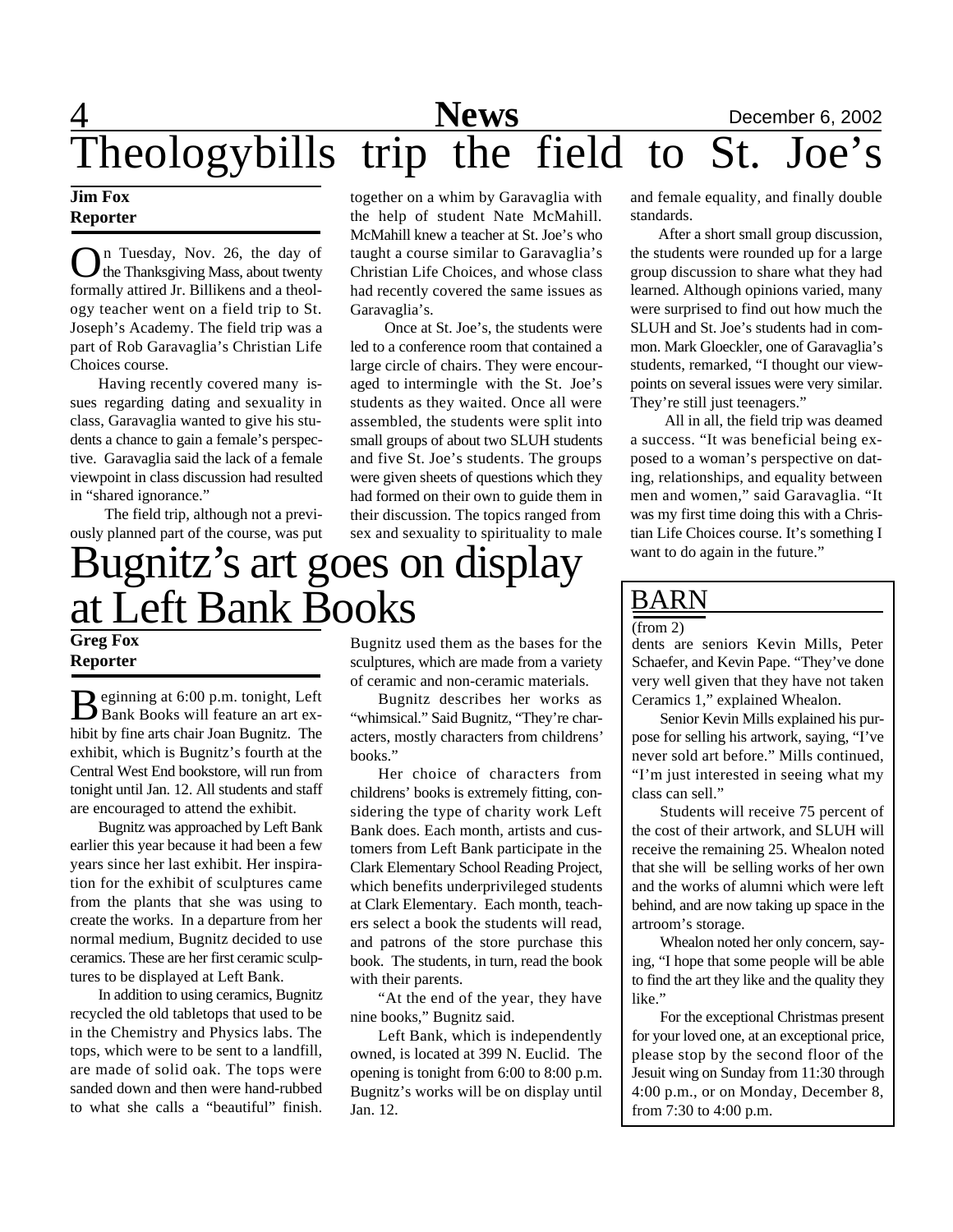# December 6, 2002 **News** 5

# Paul Schmieder, '99, recalls Arctic adventure

### **Rico Bartucci Core Staff**

L ast year Paul Schmieder, '99,<br>was given the honor of participating ast year Paul Schmieder, '99, in AMORE, the Arctic Mid-Ocean Ridge Expedition. Schmieder, a junior at the University of Tulsa, was one of two students invited to take part in the voyage by Professor of Geosciences and chief scientist of the expedition Peter Michael. Michael described the experience as an "epic adventure" in *Tulsa Magazine*.

The main focus of the mission was to study the mantle of the earth through active geothermal vents in the Gakkel Ridge near the North Pole. Another goal of the expedition was to map thoroughly the Gakkel Ridge.

The National Science Foundation's Office of Polar Programs funded the mission with \$1.1 million.

Although the crew had many obstacles, the mission was an overwhelming

success. The *Healy,* a 42-foot icebreaker, performed better than expected crushing its way to the North Pole.

"We got it to where we could look at a compass and take ten steps and west would change directions," said Schmieder.

The crew would take turns spending time monitoring the sonar. Schmieder commented, "After 65 days, that chirping got really annoying."

The crew found more geothermal vents in one expedition than others had in 20 years of searching the mid-Atlantic ridge, and the quality of the maps was astounding. In the first three days of dredging, the cable broke, leaving only one backup cable, but that was the only mishap.

Along with the scientific breakthroughs, the crew knew how to have fun. "We had some pretty great mud fights while we sorted through the dredges," said Schmieder.

They also began a version of the

polar bear club, as they partook in arctic swimming, using ingenious safety precautions: "We would tie a rope around them so if they passed out they wouldn't die," reminisced Schmieder.

Finally the crew docked with a Swedish vessel and played a mock World Cup on the ice beside their boats.

Math department chair Tom Becvar played a key role in bringing the Tulsa senior back to SLUH. Becvar e-mailed other teachers asking whether or not they would be interested in a visit. Both chemistry teacher Bill Anderson and AP Environmental Science teacher Pat Zarrick responded enthusiastically.

Both Becvar and Zarrick had taught Schmieder during his years at SLUH. Becvar remembered Schmieder as "a very good student."

Schmieder spoke during activity period and to Zarrick's AP Environmental Science class.

# opious free periods of retreat week discussed

### **Geoff Brusca Editor**

Due to senior Pallottine Retreat over<br>Nov. 20, 21, and 22, the junior ue to senior Pallottine Retreat over Whitehouse Retreat, and senior Kairos Retreat over Nov. 25, 26, and 27, many teachers were gone, leaving upperclassmen with several free periods. Six teachers were gone one week, and then twelve the next, leaving many seniors with four or five unscheduled periods in one day.

"When teachers are out of the building because of something like retreat, it is up to that teacher to do what he or she thinks is best for their class," said Assistant Principal for Academics Mark Michalski. "Sometimes, based on where they are in terms of their lesson plans, in terms of the calendar for their course, a free period to allow their students time to work makes sense, and sometimes it doesn't."

But concurrent retreats resulted in the problem of school days with more free time than class time, especially because of the number of retreats held at once or in

a short block of school time. But the scheduling of simultaneous retreats could not be avoided.

"A lot of it has to do with the availability of retreat houses," said Pastoral Director Rob Garavaglia. The retreat houses can only be reserved at certain times, and thus retreats must run when they can.

The policy for giving free periods when teachers are gone was first implemented several years ago, and its purpose is to encourage more independent study among upperclassmen.

"I'd love to see more free time when students would work on their own and have more opportunities for tutorials with their teachers," said Michalski.

There have been conflicting opinions reagarding students' having so many free periods.

"At first I thought it was good; I thought I'd get some work done, but it turned out to be this droning, incredibly boring day," said senior Dan McDougell, who had six free periods on one day. "I got some work done, sure, but what am I

supposed to do with the other three or four hours of time? It was way too much free time. I was actually upset."

"I had gotten behind with the play, so (the free periods) gave me time to catch up on work," said senior Brandon Bieber, who had five one day.

English teacher Rich Moran, who went on the Pallottine Retreat, didn't think that so many teachers' being gone was good for classes. "I think the teacher being away hurts learning...The demands of retreat are in conflict with the demands of academic work, but the school believes both are of value," he said. "I know for a fact almost no (independent study work) got done, but it just seems to be burdenshifting for the seniors. What they didn't get done then, they had to do over Thanksgiving break."

But Michalski thought that, when teachers are gone, they have to decide the best way to deal with it themselves.

"I really have great faith in our teachers that they make the appropriate decisions...that those students aren't missing out. I think you have to look at it looking at individual classes," he said.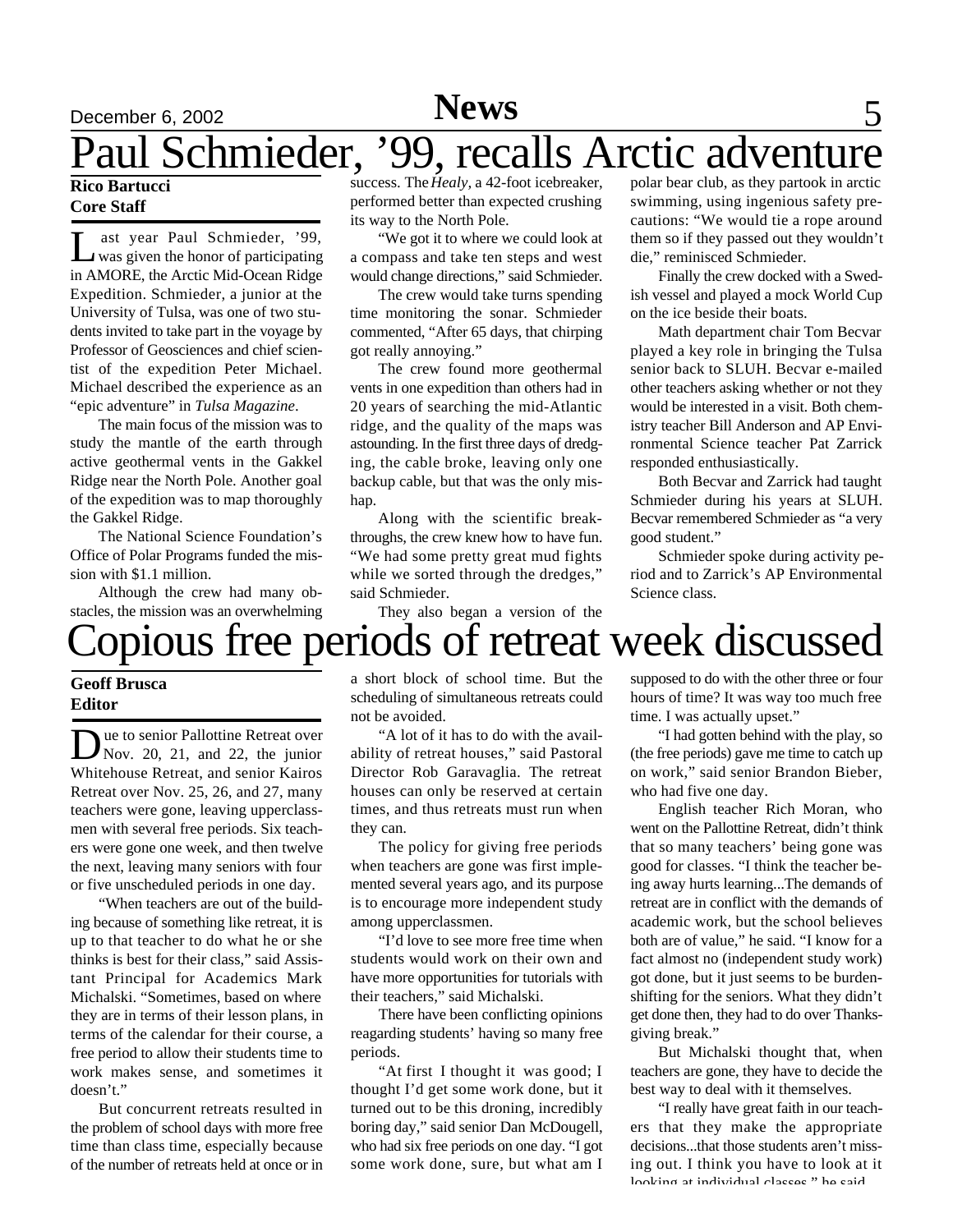## 6 **News** December 6, 2002 100 CLUB

them in their teaching, and how they're using what they have."

She plans to meet with one member of each department to "sort of dream for an hour, hour and a half" about what technologies could be integrated into the curriculum. She explained, "It's a change to sort of think about what technology is out there and how can we bring it to SLUH."

For Schenkenberg, it all comes down to communication. "I think that's the essential question: how can we help the teacher communicate with the student or the student communicate with the teacher or the family communicate with the teacher?" she said.

There will be a technology in-service day on Jan. 16.

In this year's first issue of the *Prep News*, Schenkenberg identified encouraging interdisciplinary teaching as one of her goals. The idea for interdepartmental communication came from the most recent suggestions from North Central which is an institution granting accreditation to high schools. While no action has been made on any interdisciplinary teaching, some departments have held their meetings together, like the science and English departments or the math and foreign language departments.

"At the beginning of the year," said Schenkenberg, "I asked department chairs to make (those interdepartmental meetings) happen...(in order) to share with each other: what are you doing in your discipline, what are we doing." She said the meetings were "to raise awareness of where the two disciplines fit together." For example, in the mathforeign language meeting, the math department showed the foreign language department how to make flash cards on the students' TI-83 calculators, reported Becvar.

The new principal was surprised by how much the administrative tasks of an all-girls' school resemble those of an allboys' school. She said, "(The responsi-

(from 1) bilities of being principal at SLUH) were more familiar to me than I expected, having been in a high school, having been in a college prep school, having dealt with a lot of the same curriculum issues and a lot of the same uniform issues."

> Schenkenberg identified working with Student Council as a goal of hers at the beginning of the year. Coming out of the summer meetings, the Leadership committee made recommendations about Student Council. Schenkenberg has worked with both STUCO and the Leadership committee, in order to more fully develop leadership in the school. To further aid STUCO in planning and organizing, Schenkenberg reinstated the Student Council homeroom, which was abolished over the summer. It now meets three days per week.

> In spite of her previous ten years' experience as an administrator, she still felt somewhat apprehensive about being a female principal in an all-male school; her fears were quickly assuaged.

> "I was thrilled with the welcome feeling that the students gave me, and I appreciated that because I did not know what to expect coming to an all-male school."

> She further responded to her first days as principal: "I didn't know if I'd feel like a stranger, an outsider, and to some extent I do," she observed. "But not to the extent I expected."

### **GIZZARD**

livered to the parish. Upon their arrival at the parish, students carried the turkeys and other food, such as mashed potatoes, pies, and corn, into the basement. The basement was fully decorated, including paper-bag turkeys at all of the two dozen tables.

 "Everybody is so generous," said Mary Ann Hartman, a nun working at the parish. She added, "(There is) always an abundance of volunteers (on that day)." After helping set up for this feast, students were encouraged to attend Mass at SLUH with their families.

Later in the day, dozens of local citizens come to enjoy a terrific feast. Junior

Many faculty members feel she has made the transition well.

Becvar submitted his analysis of the beginning of Schenkenberg's tenure: "She's been great to work with so far. She's a good listener; she runs efficient meetings." He continued, "She's a person who tries to gather lots of information about (a) topic before she makes a decision (about that topic), which shows good leadership."

While her contact with faculty has been extensive, her contact with students has been limited. Addressing student concerns was one of her goals at the outset of her principalship.

"I miss the interaction with the students," she said, "and I want to do more of that. I think initially when you take a job like this there are a lot of meetings you have to attend just to understand how the institution functions."

In order to make more contact with students, she has planned a listening session for next Wednesday to be held in the cafeteria. She said she wants "to be there to talk to students and see how things are going and see if they have anything they want to share with me."

Overall, Schenkenberg, along with much of the faculty, feels like it's been a good year so far. "It was a wonderful start," she said.

(from 2) Chris Arb said, "(I was) amazed by all the food (SLUH) can give these people for Thanksgiving."

> Sheridan commented, "Fathers and sons are working together sharing part of (their) day with those in need."

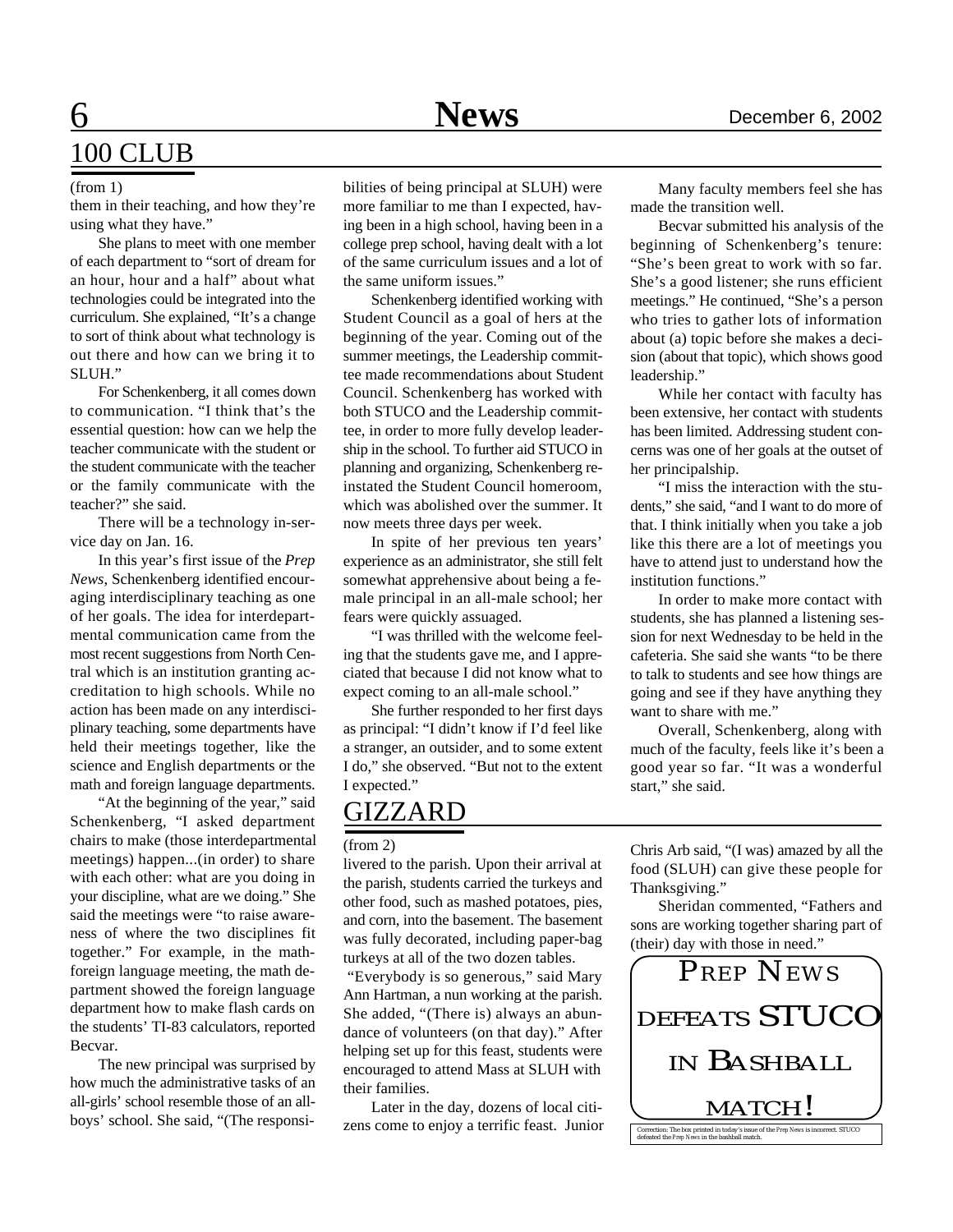# December 6, 2002 **News** 7 Headlockbills crush Hazelwood West in opener

### **Mike Smallwood Reporter**

O ver the past several<br>
years, the Jr. Bills' wrestling proyears, the Jr. Bills' wrestling program has been developing into a powerful force in the area. Although the wrestlers

face individual challenges out on the mat, it takes a team to keep developing talent and keep pushing each wrestler to his fullest potential. To help prepare for this season, the team attended the University of Missouri, Columbia wrestling camp over the summer.

Head coach Tim Curdt said the camp "developed the younger wrestlers' technique and got the older guys used to competing."

Additionally, most of the wrestlers work out and attend tournaments to get ready for the season and go to open mats during the fall sports season.

Curdt commented,"This is one of the first years where all three levels have the chance to do very well....the freshman and JV team has a bunch of good athletes that are working hard."

As far as the varsity squad, they are looking even better. Curdt said, "The ba-



**Mike Smith tosses his Hazelwood West opponent.** and Mike Smith.

sic body positioning is doing fine" which is important at the varsity level as technique becomes so much more essential to being able to compete.

At the core of the squad there are two main factors: both the actual mat experience as well as the knowledge of the work

> it will take to have a chance to win every time one steps out onto the mat. A group of nine seniors, the biggest group in recent history, will lead the way.

> Returning state qualifiers Rob Nahlik, Boyd Gonnerman, Justin Clerc, and Chris Wagnitz, who also happen to be captains, are setting even higher standards for themselves, all hoping to place in the state meet. There are also five returning sectional qualifers, many of which were just a match away from going to State themselves: Pete Mahoney, John Orbe, and John Stathopulos, who is also a captain, and juniors Nick Born

> > **see PAIN, 12**

# Hoopbills are young, optimistic for '02-'03

### **Kyle Poelker Reporter**

A fter a nine month hiatus, Jr. Bills<br>basketball looks to build on one of fter a nine month hiatus, Jr. Bills its most successful seasons in recent memory.

Gone from last year are nine seniors, including second team All-MCC standouts Kris Lowes and Matt Wyrwich, and the rest of the starting five, all of whom combined for 85% of last year's scoring and rebounding.

Despite losing so much varsity experience, Ross is trying to build on the advantages that this year's team has over last year's. Ross points to the fact that he has been here for one year and the team "knows my system and what to expect."

These advantages could possibly make up for the apparent lack of varsity game experience.

But varsity experience isn't completely gone from this year's version of the Rossbills. Returning are senior tricaptains Jason Laflore, Pat Ostapowicz, and Phinney Troy, along with last year's super sophomore Andy Lowes. Ross expects these four stars to have breakout years and fill the voids, not only in production but also in leadership, that were left behind by last year's seniors.

A plethora of first time varsity Jr. Bills also joins the four returners for a team that should have a contrasting style from last year's Basketbills. Juniors Mark Lubus, Chris Luth, Dan Pimmel, Jeff Howenstein, and Jeff Milles moved up from last year's B-team, along with sophomore sensations Dave Goettleman and Danny Henry. Also new this year is John Kaminski, a transfer student from

Batesville, Indiana, where he competed on their varsity team. Kaminski should make a significant impact on this year's team.

Another new face on this year's varsity squad is assistant coach Kent Kershenski, who will now be strutting the sidelines with the likes of assistant coach Tim Rittenhouse and Ross. Kershenski was promoted from the B-Team assistant coachship he held last year because, with his unique approach to the game and his unparalleled knowledge of the Jedi, "He fits the program better" as an assistant on the varsity team, according to Ross.

So far, Ross likes what he sees. "They look fantastic, very athletic, and they shoot very well. I'm very happy with them," he reports. But trying to live up to last year's success maybe quite hard to do for this year's team to do.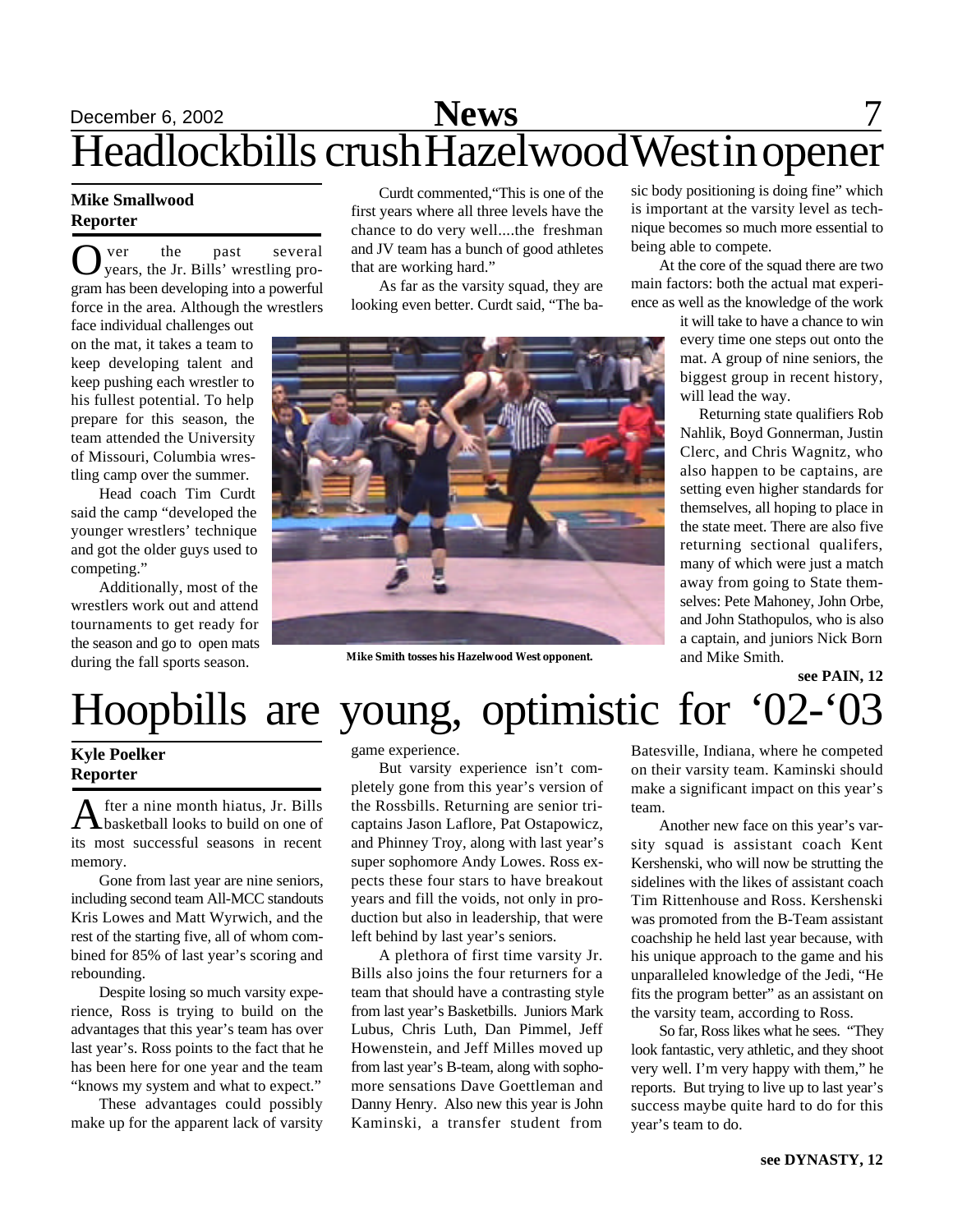## 8 **News** December 6, 2002 Busiebills win three; set to face MCC rival CBC

### **Chris Wojcicki Reporter**

Thanksgiving break. They started off<br>Thanksgiving break. They started off he Jr. Bills had three games over the against division foe Althoff on Nov. 23.

The team came out strong, applying pressure until they scored an early goal, which was disallowed. Althoff then scored a go-ahead goal in the second period on a shot that looked more like a pinball game than a slapshot.

In the third period, the Icebills came out motivated. Soon after junior Matt Pijut tied the game, junior Adam Shalapin followed it up with his first goal of the season. Sophomore Larry Howe's goal with 3:31 left sealed the 3-1 victory.

The team got another fast start last Saturday against Hazelwood Central with Andy Wolterman starting in goal. After Howe's breakaway goal started things off, Phil Abram managed to score a nearzero-angle shot from the corner.

Central came back, scoring three

### **Kevin Gentsch Reporter**

The top five members of the rifle team<br>left school on Friday, Nov. 22, for The top five members of the rifle team their weekend-long sojourn to Xavier University's 46th Annual Walsh Rifle Match. After a six hour drive to Cincinnati and a night's slumber, the team shot both smallbore and air rifle on Saturday. The match consisted of a full course of smallbore (.22) and a 40-shot international (standing only) air rifle match. A full course consists of 40 shots each of prone, standing, and kneeling. Twelve of the top college teams and thirteen of the top junior teams represented 17 states.

At the helm for his first match as captain was Scott Isaak, coached by commander in chief Will Bresnahan. The two were flanked by Adam Hilkenkamp and juniors Chris Seals, Andrew Hrdlicka, and Kevin Gentsch. Hrdlicka shot

straight goals, with one banking off a skate in the crease and another being deflected in by a high stick. Before the second period was over, Tim Mudd netted a power play goal to tie the game at three.

 Defenseman Howie Place then took over, roofing a wrist shot to the back of the net and then hip-checking a Central player over the boards and into the Jr. Bills bench. Mudd was not to be outdone, though, scoring another power-play goal.

Dressed as a forward, Charlie Effinger, who usually plays goalie for the Jr. Bills, got his first and only shift of the game. Doing just what goalies hate, Charlie went straight to the front of the net. Then, receiving a pass from his brother Eddie, Charlie slammed the puck home. His goal finished the game with a 6-3 score.

The Icebills then went into Monday night's game with no Jr. Bills' students present in the crowd. This game, against Parkway South, may have been the team's most solid all-around game thus far in

their season. The scoring started with Matt Pijut's wrap-around goal with 4:30 left in the first.

In the second, Tim Mudd put away one goal, and the team had another goal disallowed.

In the third period, the domination finally turned into goals, one early in the period by Brad Naert from Eddie Effinger and Jeff Neyer. The team then had two late goals, one from Derek Winters's offensive prowess and another by Abram from Mike Hutchison and Paul LaMartina during a scrum in front of the net.

The Jr. Bills carry this momentum into their biggest challenge of the season tonight, facing an undefeated CBC squad, which has already proven itself by defeating DeSmet twice. Today the Jr. Bills have the opportunity to move into first in the MCC. Today is the Jr. Bills' chance to prove that they are a force to be reckoned with. Today is the Jr. Bills' Independence Day. As Captain Justice says, "Today is Judgment Day." Affton Ice Rink. 9:45.

# iflebills pick off old records, competition

smallbore only in his first varsity match, commenting, "It was great to shoot well enough in my first varsity match to help our team set a new record." Air rifle guru

Gentsch shot in Hrdlicka's air rifle slot.

Starting the season off with a bang the Riflebills came in first in the high school category. The team score of 4417 out of 4800 in smallbore and 1470 out of 1600 in air rifle broke both previous

team records of 4368 and 1453.

Individually, Isaak, Hilkenkamp, Seals, and Hrdlicka shot smallbore scores of 1110, 1107, 1114, and 1086 out of 1200 respectively. In air rifle, Isaak, Hilkenkamp, Seals, and Gentsch shot 373, 369, 365, and 363 out of 400 respectively. "Though we didn't do as well as we

> had hoped to, it was still an allaround solid performance for the first match of the season," Isaak said.

> The team has a schedule fuller than W i n o n a Ryder's overcoat, with a match every

week but one until March 1. This Saturday, the Riflebills will face archrival Quincy High School's Blue Devils in 3 position air rifle. Air rifle is shot from 10 **see .22, 12**



**Scott Isaak takes aim in the rifle range.**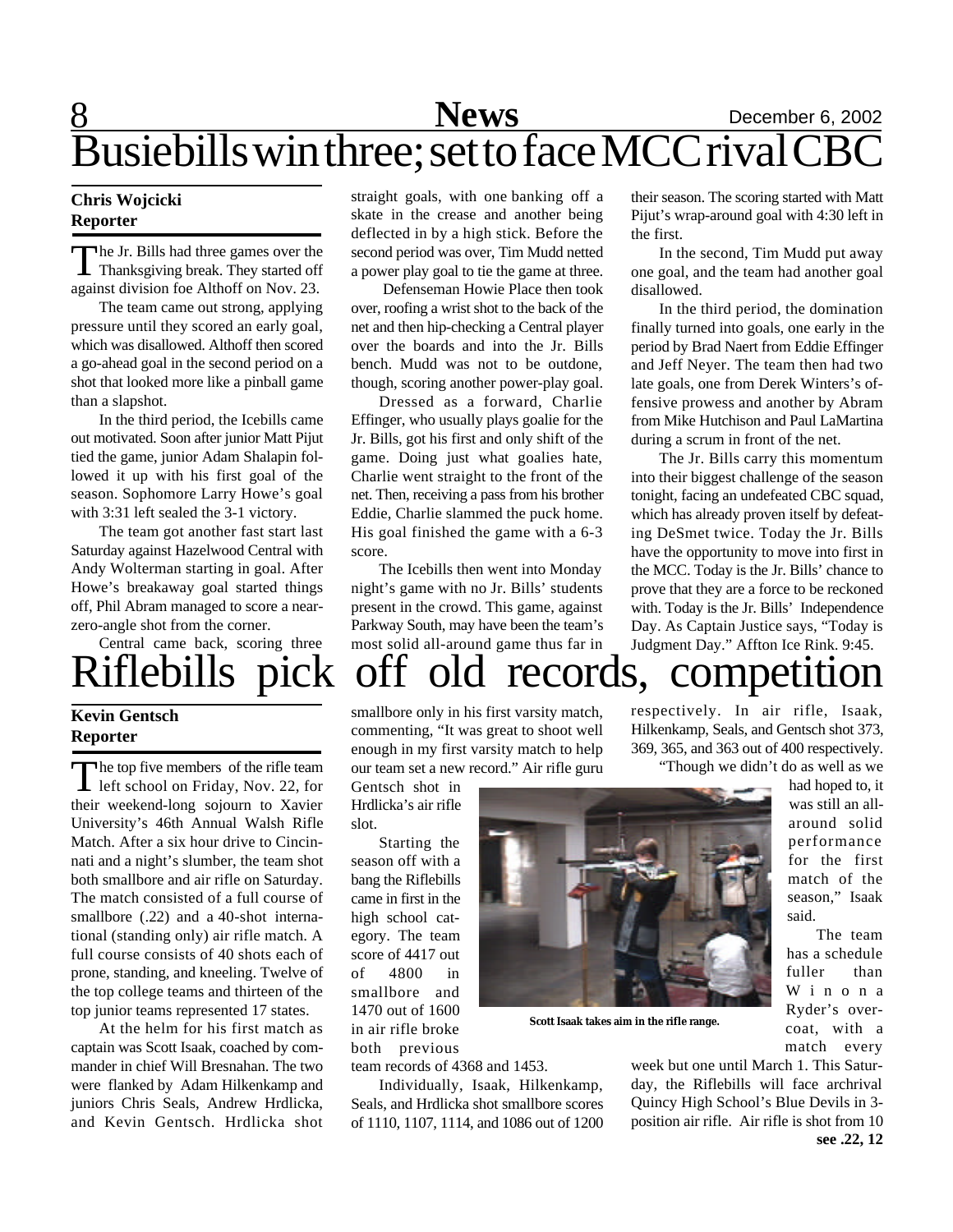### **December 6, 2002 Sports** 9 Soccerbills' title hopes end in penalty kicks **Sports**

### **David Mueller Core Staff**

N ov. 22, two Fridays ago, the<br>SLUH soccer team lost the semi-SLUH soccer team lost the semifinal match against the Rockhurst Hawklets on the last regulation penalty kick in shootouts.

The Jr. Bills dominated the first half as they controlled the ball, playing most of the half deep in the Hawklets' end. The first half proved to be a moot point in a match which lasted over 120 minutes; the Jr. Bills merely wore down the initially stingy Hawklets defense.

In the second half, the Finalfourbills watched, mouths shaped the same as their score on the scoreboard, as a mediocre Hawklet shot that would have drifted wide deflected off a well-positioned Jr. Bills defender and past senior goalkeeper Tyler Faulstich, who could only stand and stare at the sphere dribble over the endline. "My first reaction was 'Ouch!'" said head coach Charlie Martel. "It was totally unexpected."

The Jr. Bills had lost control of a game they had worked to corner, and they never truly regained that control despite tying the game quickly after the Rockhurst score.

The varsity squad stormed off the restart, pushing all potential scorers to the mouth of the Rockhurst goal. Senior captain Matt McCarthy dribbled down the right side by his defender and crossed the ball on the endline to the foot of Adam Twellman, who, at last, put the ball away.

Martel said, "We came back, equalized, and then we attacked." He continued, "It was a great goal; we answered."

The rest of the half seemed to take place in the Rockhurst goal box as the Jr. Bills owned the Hawklet endline, burning tired defenders at will. The Pelebills had the ball on their foot in front of the net plenty of times but could not find the mark.

Much of the same continued in the four overtime periods, which lasted exactly 10 minutes each.

"I think (Rockhurst was) relieved when the fourth quarter ended," said

Martel. The Jr. Bills put the ball continuously in front of the goal, but, tragically, they beat everybody: the goalkeeper, the defenders, and themselves. McCarthy said, "We had a lot of opportunities, and I think mental fatigue had something to do with our struggles." Martel added, "We didn't get the final foot on the ball. We did everything to build up for it, but...it's just unexplainable."

"I was drained, but my adrenaline was pumping," said senior captain Matt Kreikemeier. As the overtime periods went by one after the other, and the minutes piled up, so did the Penaltykickbills' desperation. They lived to take the ball and to create an opportunity, but they gradually exhausted as every play failed methodically, over and over and over.

Kreikemeier said, "I was just shocked. I couldn't believe we couldn't score." Martel agreed: "I think there was so much adrenaline out there. I don't think (fatigue) was a factor."

After the end of overtime, and before the penalty kicks could even begin, the Jr. Bills looked helpless, like they had just got home to find their house missing; mesmerized, confused, damned. Their shins and ankles pounding with the pain of feet kicking them, their own feet tired and sore from running on cleats, their minds incapable of a logical thought as fatigue settled in from 120 minutes of punishment.

Faulstich came to the team halfway through the season when the goalie situation appeared to be in disarray. He got the opportunity when some of the players went to the coaches and suggested that he would be a good fit.

"Charlie Clark called me into his office," said Faulstich. "I thought I was in trouble...but he asked me if I wanted to try out and I said, 'Yeah I'll try out.'"

Martel said, "I thought we needed a keeper that would deal with the pressure of big games...and we saw in Tyler the ability to do that."

Prior to the shootout in the Rockhurst match, Faulstich had never defended, nor taken a penalty kick in his soccer career. "I figured they had the better chance with

the more experienced goalie," Faulstich said. He almost saved a shot that went to his left. He dove, but the ball slid under his hand.

 The Jr. Bills made their first four shots, as the shooters—Kreikemeier, McCarthy, Twellman, junior John Kornfeld—were confident, and all had good shots, low and hard.

 The fifth shooter, sophomore Brent Zang walked up with poise, and with his best shot, hit the post, so that the ball came directly back to him. McCarthy said, "It didn't settle in, but I was devastated."

 When looking for penalty kick shooters, Martel said, "We look for players who are mentally tough in game situations." He continued, "We would have been comfortable with any of the ten (field players)."

 Another player was asked to take the fifth PK over Zang, but denied the request, reasoning that he didn't have the confidence to make it.

 Senior Adam Twellman said, "It takes courage to say, 'I don't feel confident.'"

 Clark said, "Some guys feel comfortable taking them and other guys don't."

 "I feel guilt," said Zang. He continued, "It feels like (the season) should still go on. I kind of miss practicing everyday with the guys, and playing games." He described the miss saying, "It was fast. I didn't have time to react. I just put my hand on my face and I was emotionless. I couldn't move." Noted Zang, "Everybody was nice and consoled me. It lifted my spirit and I think theirs, too. I really appreciate my teammates."

 "It was just shock...it felt like everything was over," sighed Kreikemeier. He continued, "My first thought was, 'I don't want to play (on Saturday),' but I decided I owed it, not only to myself, but to everybody, and the alumni, to give it (everything on Saturday)."

 On Saturday the Jr. Bills came out angry. "I wanted to kill DeSmet," said McCarthy, "It was my last game as a Jr. Bill."

 Seniors played most of the game, and controlled the Spartans, beating them 3-0. Two goals came from Eddie Davis, one of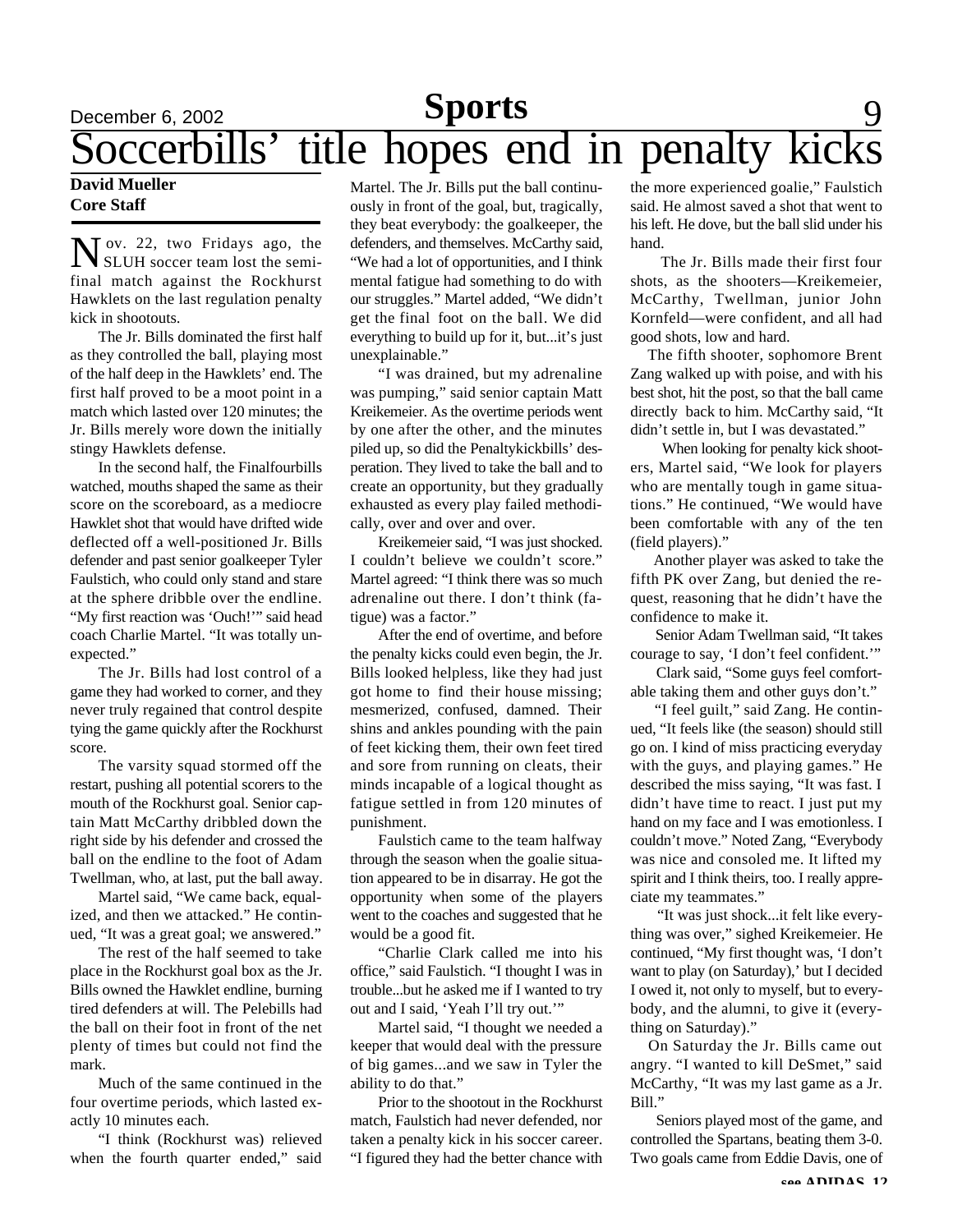# 10 **News** December 6, 2002 Linharesbills look back on successful season

### **Patrick Meek Core Staff**

f there was one word

 $\prod_{\text{that would describe}}$ the 2002 Jr. Bill's cross country team's season, it would be success.

"(The season) was outstanding. We were one of the strongest teams in (this school's) history, in terms of talents and in terms of times," reflected coach Jim Linhares.

The Jr. Bills started out the season strong under the leadership of captains Peter Schaefer, Drew Noblot, Kevin Crean, and Kyle Gonnerman, with wins at the First Capitol Invita-

tional and the Mizzou Challenge.

The only bump along the way in the early part of the season for the Jr. Bills was the Hancock Invitational, in which the Jr. Bills received second behind powerhouse Liberty's amazing score of 28.

The season continued to roll with wins at the Jesuit Invitational, MCC Championship, district championship, and the sectional championship.



"This team was able to remain tenaciously competitive throughout the season," Linhares said.

Going into the state meet, the Harrierbills had hoped to upset either of the perennial powers, Liberty or West Plains, or come away with a trophy. Unfortunately, the Jr. Bills were unable to do either, accomplishing the next best thing: fifth place. Although disappointed with

the finish, the Harrierbills proved to Missouri that they are the best team in the St. Louis metro area.

"When the teams' only loss during the season was at Hancock and at state, that is pretty amazing," Linhares noted.

Unfortunately, many of the seniors were still disappointed with the results from state. At the state meet 25 runners are recgonized, as well as the top four teams; the Jr. Bills had one runner in the top 25.

"It would have been nice to cheer for someone other than one guy, like we have done for the past three years," Crean said.

Even though the season was marked with a somewhat disappoint-

ing finish, none of the success that the Harrierbills had would have been possible if not for a strong group of leaders on this team. As with any team, it is obvious to point to the captains for leader

### wimbills win tri-meet season opener **see ANGRY NATION, 14**

### **Michael Leuchtmann Reporter**

Thursday night, the Speedobills dove<br>right into their season with a tri-meet hursday night, the Speedobills dove against Clayton and Cape Notre Dame at the Center of Clayton. The team was able to put up their first mark under the "win" column by beating the both opponents with mainly JV swimmers. The final score was the Jr. Bills 135, Cape 128, and Clayton with 68. This victory is a reflection of the team's anticipated success for the season.

With the loss of both swim coaches Terry Murray and assistant Steve Schad, the team was forced to look for new leadership this year. The jobs went to Fritz Long, a history teacher at Rosati- Kain High School, and Jim Knapp, S.J. as his assistant.

After many years of rebuilding, the team's fifth place finish last year was a major step. This year, Long's goal is to finish in the top three at the state meet. With tough competition from the Parkways, DeSmet, MICDS, and Chaminade, this will be no easy task, but SLUH has plenty of overflowing talent on its side.

The Swimbills have kept many of their star swimmers from last year and are looking to them for state repeats. Captains Tom Heafner, Winslow Tandler, Kevin McEvoy, and Nic Rottler will attempt to lead the team to number one with help from the speed of seniors Carl Thompson and Patrick Slaughter. Juniors Kurt Doll, Gabe Toennies, and Nathan Harris are anticipating repeat state appearances, and sophomores Tim Szewczyk and Tim Heafner will provide the young talent

between the lane lines for the varsity team this year.

Thursday's meet was an impressive showing, with many swimmers already qualifying for the final state meet and others easily beating last year's times, even with touchpad timing problems causing a major point loss for the team in the first race of the meet. Their success, though, was obviously directly related to the pre-meet cheer for "D-D-D-Defense." Tom Heafner, however, offered up a different reason, stating, "It's all about the lucky blue toe."

The meet came to a suspenseful finish with SLUH pulling ahead in the final relay race for the win. Those qualifying during the meet for state competition were junior Gabe Toennies in the 200 IM and freshman Wes Going in the 100 backstroke. SLUH also qualified in the 200 **see TRI-MEET, 14**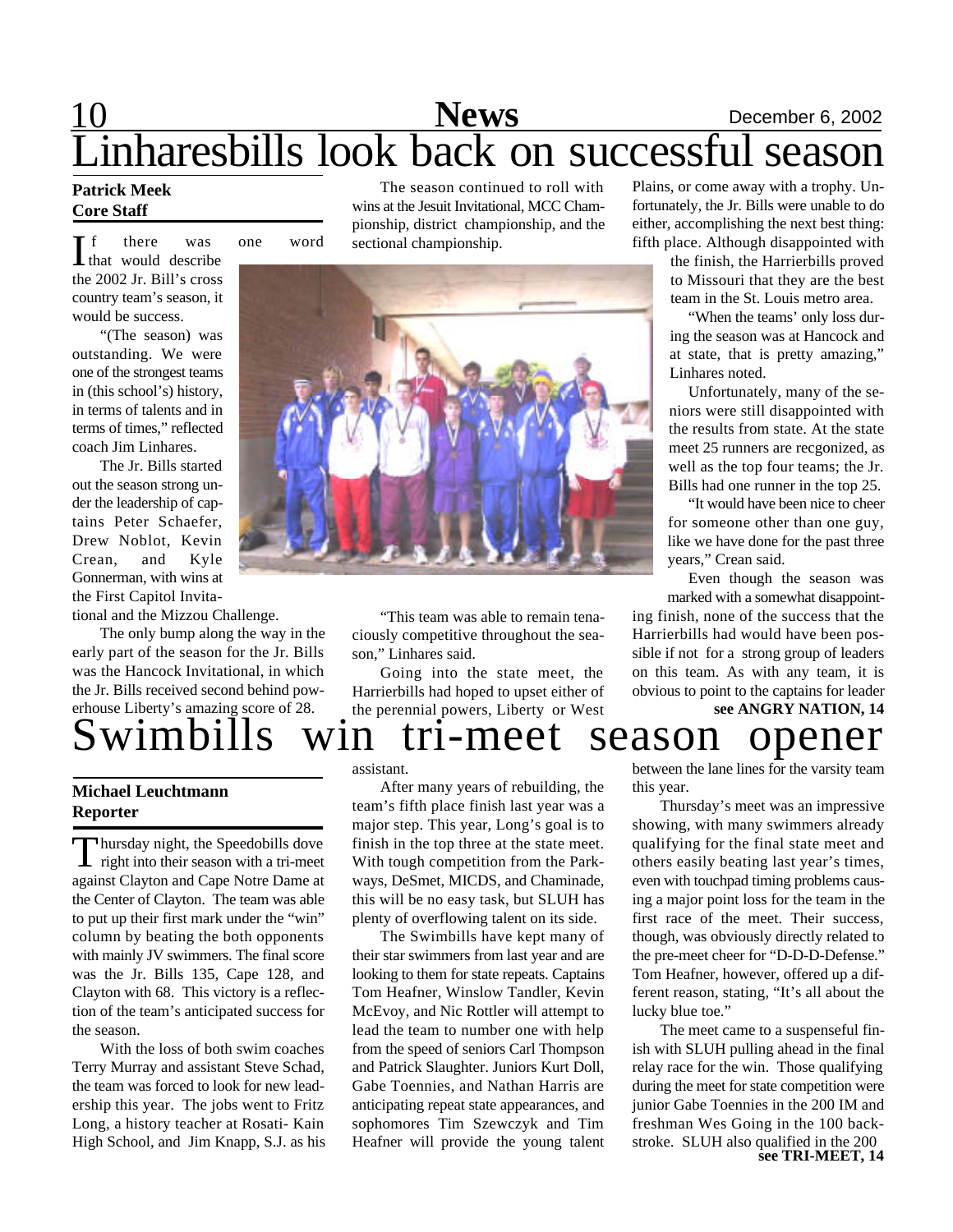## December 6, 2002 **News** 11 Jingle Bells, Villa Falls, CJ Pulls a Leg

### **CJ Baricevic Reporter**

Twas the day after Fall Ball, when all through the town<br>Mark Hennelly began stirring, putting chalk on the ground, was the day after Fall Ball, when all through the town For he was preparing the field for the game Villa vs. SLUH—field hockey its name.

Both teams rose from their comfortable beds With visions of victory filling their heads, The Villa girls dreamed of a winning attack, But the Jr. Bills boys knew they'd win back-to-back.

The game did begin at a quarter past two. The players were pumped, the fans there were few When suddenly the Jr. Bills jumped on the board! Dossie Jennings smacked the ball for a wonderful score!

The fans all were screaming, howling with glee! The Jr. Bills' play was fantastic to see! But Villa fought back, with strength and with clout. And they scored before the Jr. Bills could claim their shutout.

The Jr. Bills looked sloppy; to this game they were new, And both teams did score, to lock the game now at two. The Bills blamed the dance of the previous night. Said Casey Barralle, "Were we tired? Quite."

Now Villa soon found the power they had been missin'. Alex Twellman scored twice; that Comet was Blitzen! The Jr. Bills didn't let their heads start to drop,

Clark Taylor saved the day with a goal, what a pop! Coach Luzecky then stood on the top of his chair! "COME ON GUYS!" he screamed "We're almost there! On Finney and Troy, On O'Toole and on Jost!

On Baricevic and Costigan!" Said he with a toast. The Jr. Bills did respond to this beckoning call Dave Mahach did score, to make it four all. "It's ours!" Matt Hof yelled "The next goal is mine!" Villa's daring defense sent the game to overtime.

"Overtime will be played with seven guys (sic) on each team. The first to score wins," the ref said with a beam. So the first OT passed without any score. The game remained tied! You couldn't ask for more!

But into the second OT, the game ended quick When Jennings scored his second goal, a shot off his stick! The whole SLUH team jumped up! It was quite a sight to see, And both teams agreed: Jennings was MVP.

So the Jr. Bills ended up winning, lifetime two and oh Against those Villa girls who put on quite the show. But they were not upset. They called out, "Don't you fear, Just wait and see! We'll beat you next year!"

And that is the story of how our Jr. Bills Beat Villa with hooplah and plenty of thrills But there were only winners. When you total the amount, \$200 went to charity—the only score that counts.

# Racquetbills capture first win of the season

### **Chris Guilfoy Reporter**

The Racquetbills continued their season with a strong win<br>against Parkway West. With another 7-0 showing, the Jr. against Parkway West. With another 7-0 showing, the Jr. Bills have not lost a match to opposing players.

Junior Eric Weber spoke of the wins, "Our team's 14-0 match record has shown that (we) are indeed a team to contend with."

On Sunday, the Racquetbills won by an even larger margin by allowing no more than six points in any one game. Playing the longest match, number two seed Chris Guilfoy was awarded an honorary racquetball from coach Joe Koestner for his inability to defeat his opponent as quickly as the rest of the team had.

With indeed the strongest showing, top-seeded junior Phil Mathews smoked his opponent with a hard-hitting slugfest. His hard work and dedication has been truly paying off in his strong opening of the season.

The remainder of the singles seeds played strong matches and easily won against their opponents. Returning from the varsity soccer season, junior John Reagan played his first match of the year against Parkway West. After allowing two points in the first game, Reagan held his own in the second game and

continued his dominance with a win.

More strong play came from the doubles team of Jon Mills and Tony Sneed. Sneed, who injured his shoulder playing football while on Kairos retreat, played a powerful game despite the injury. The Intimidatorbills only allowed one point in the first game, and relaxed in the second game and allowed six points.

Mills spoke of the doubles win and his team's performance, stating "The amount of time we have put into the season has really shown. (We) should be proud of how hard (we) have worked."

On Saturday, the Rbills will play in the Gary Hendren Tournament at Concord-Vetta Sports Complex at 9:30 a.m. In this team tourney, each player will play three of his opponents in his respective seed. The team will gain one point for each match won; as a result, a team can record a perfect score of twenty-four if all of its players win. Last year's state champion Racquetbills won this tournament by earning clutch points by winning 17 of 24 matches. Sophomore Eric Durbin is stepping up to help the Varsitybills in this tournament.

However, Koestner is looking at this tournament from a coach's perspective, stating that it is not the winning that counts in this tournament: "It is important that each player watches his opponents and gets a feel for the competition for later in the season."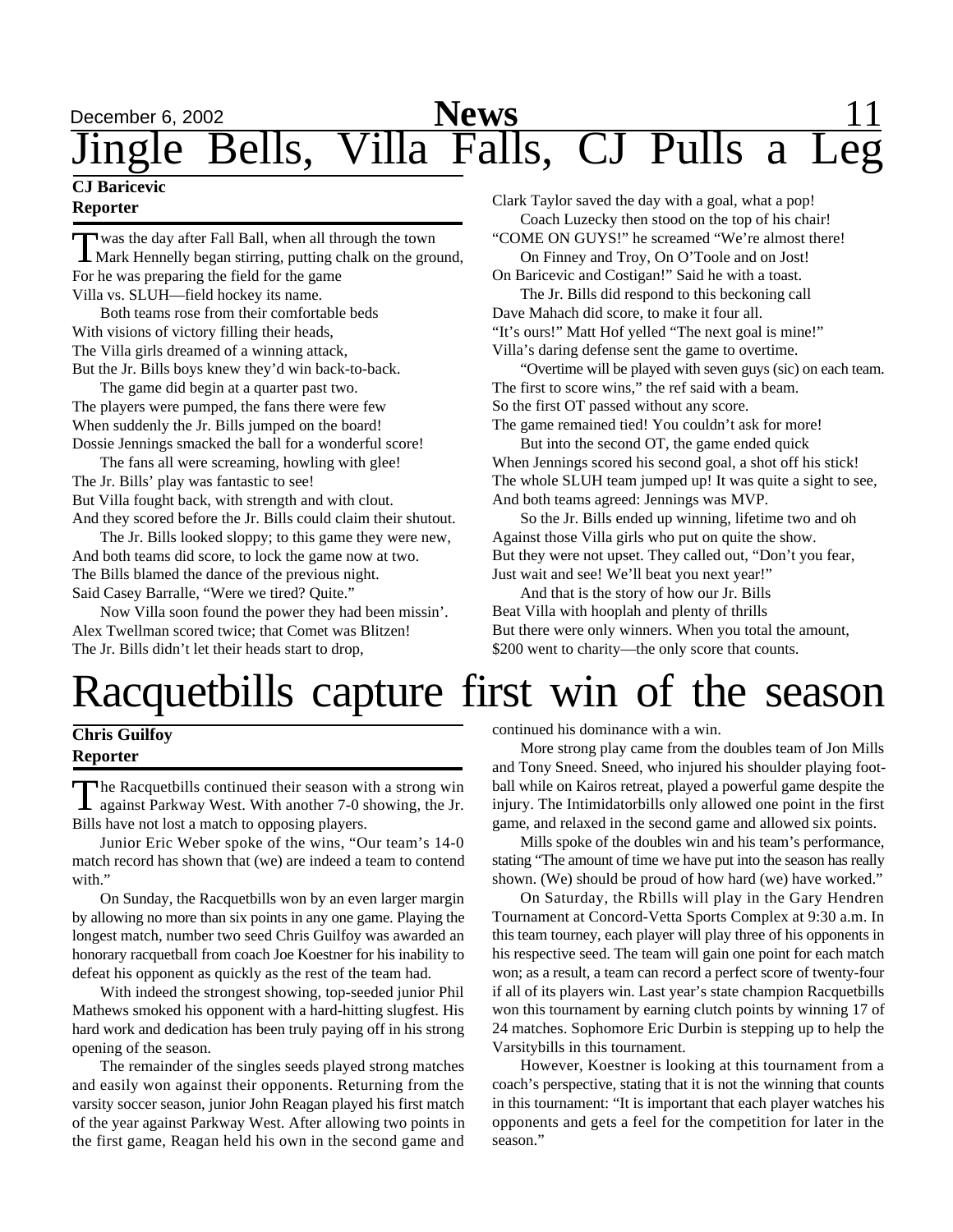# PAIN

Curdt said, "Mahoney and Orbe are absolutely key. They add stability to the lineup because they know how to go out and win each time they wrestle." Curdt said of Born, "It looks to be his breakout year."

For the team to reach its full potential, many other talented wrestlers will have to step up. Greg Book and John Kister also add experience to the mix, while junior Ryan Stevenson and sophomores Jeremy Bledsoe, who was a varsity wrestler near the end of last year, and Andrew Poulin look to get comfortable at the varsity level. Sophomore Chris Cahill also hopes to get some action at the varsity level.

After several emotionally flat Thanksgiving break practices, the team came out to practice on Monday with fire. This change came because on Tuesday evening, the team took on the always-tough Hazelwood West team at SLUH. That fire, which was so evident in wrestlers themselves, spread to the large crowd on hand to support the Jr. Bills.

Rob Nahlik (119) got the team off to a great start. After he got taken down first,

### ADIDAS

#### (from 9)

which came off a great effort from Tim Baldes to keep the ball alive on a head ball that would have gone out of bounds, giving Davis the opportunity to find the net.

 Martel said, "Seniors in the second half came to me and told me, 'We want to win.' They responded well, too, three times in fact. Our guys just seemed to want to win the game more."

 The season concluded with the uneventful victory over the Spartans, but Martel maintains the season was a victory, "Everyone exceeded expectations."

 When thinking of the team and the season, Martel said, "The one thing that comes to mind is the level of play, brilliant at times, consistent, really smart defending, and our ability to keep the

 $(\text{from } 7)$  he was able to get a reversal and took over from there. He nearly pinned his man twice in the second period before finally doing so at 3:40. It was all downhill for Hazelwood after that as the Jr. Bill wrestlers picked up pin after pin. Born (125), Gonnerman (130), Clerc (140), Wagnitz (152), Stathopulos (275), and Bledsoe (103) all pinned their opponents in the first period.

> The more competitive matches of the night included Chris Cahill's (135) 14-5 major decision victory in his varsity debut. This match caused an eruption of excitement and fired everyone up.

> Ryan Stevenson (160) was able to gut out a victory after a slow start. Late in the second period, he was able to roll his opponent and get a reversal. Then after a quick takedown at the beginning of the third period, he had his opponent on his heels and running scared after going for several pinning attempts. With Stevenson's 17-10 win along with Mike Smith's 14-4 domination and Leibach's and Book's additional pins, the Jr. Bills shut out Hazelwood 77-0.

> Curdt noted, "We didn't expect to do that at all...They're a good team!"

#### ball."

This season was the first Clark acted as assistant coach, replacing Terry Murray, after coaching as an assistant at CBC for six years.

"The kids were perfect," Clark said. "This is my seventh year coaching, and this has been the most fun." Clark believes he will come back next year even more determined, "I'm going to dedicate myself for preparation for next season to get us over the hump into the finals."

The further a team goes into the postseason, the harder the final loss becomes, and if the loss comes nobody knows what to say because nobody thinks about losing.

Twellman seemed to sum up the season when he said, "I guess it helps to think we had an unbelievable year."

### DYNASTY

#### (from 7)

"The MCC is very up this year, it's hard to predict wins and losses. We'll see," said Ross.

Captain Jason Laflore echoed that sentiment, calling this year's Rossbills "smaller but quicker," then adding, "We'll see how we do."

Other team members seem to ostensibly have a more cautious optimism, like junior Dan Pimmel. "People don't expect much from us," Pimmel said, "but we're going to surprise them."

After months of hard work, including several summer tournaments as a team, the Basketbills are ready to start this year's season. Pacific High travels to SLUH tonight for the premiere of the second edition of the J-Ro Bills. Tip-off is at 7:00, and all are encouraged to come. No one should miss out on Laflore's ball handling wizardry or behemoth Phinney Troy's awe-inspiring acrobatic post maneuvers.

## .22

### (from 8)

meters at bullseyes the size of the period at the end of this sentence, using Olympic-style air rifles made by Ansch'tz, a German manufacturer of world-class precision target rifles. Each competitor will shoot 60 glorious shots of pure pneumatic power: 20 each from the prone (laying on the stomach), standing, and kneeling positions each.

It all goes down Saturday at 10 a.m., when the varsity team takes the line here at SLUH in the legendary rifle range.



*Max Fischer: I like your nurse's uniform, guy. Dr. Peter Flynn: These are O.R. scrubs. Max Fischer: Oh, are they? Mr. Blume: (snickers) -Rushmore*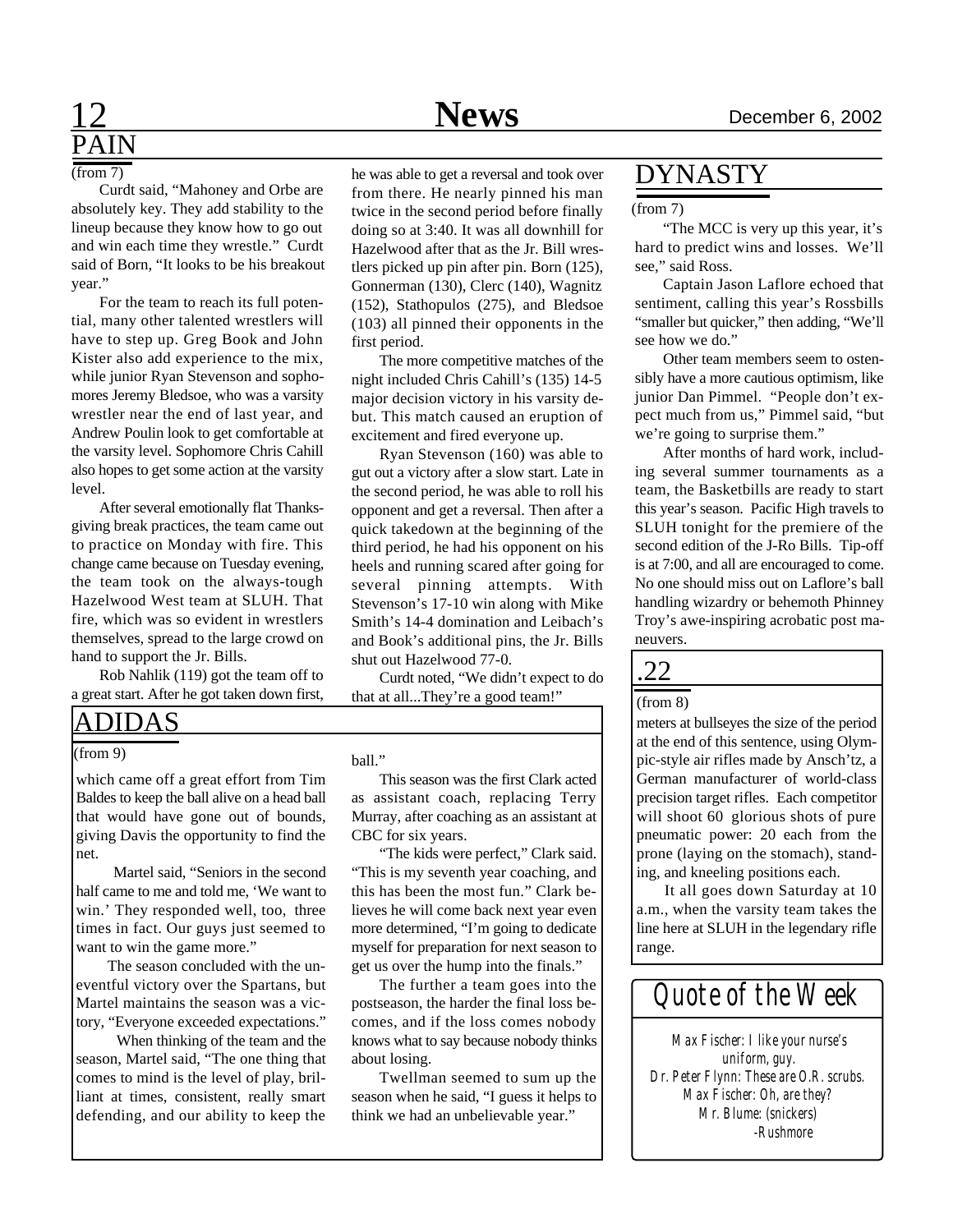## December 6, 2002 **Feature** 13 Charlie Clark's former life as a city cop

### **Matt Hoffman Editor in Chief**

Director of Security Charlie Clark is one of the more colorful characters at SLUH. He turned around the lackluster security system into a near-flawless one in a year. However, he is surprisingly friendly, full of stories from his old life.

Before miraculously surviving a near-death injury, Clark

worked as a policeman for ten years, some of which he spent as a street policeman. As a street policeman, Clark was assigned to what he calls a "drug neighborhood," and was totally immersed in the culture.

In the neighborhoods he worked, the crime was 100 percent drug-related, according to Clark. He said he worked to "do good for the good people," which meant he had to "get to know the bad guys."

"It's not like TV," said Clark. "You know every bad guy. You're with them every day." The "bad guys" in his work were dope deal-

ers, ranging mostly from 15 to 20 years old. "They were kids, guys like you with a different life. (However,) they knew if they messed up, I had every intention of putting them in the penitentiary," said Clark. His job was to respond to radio calls or just "drive around and make cases. Look for bad guys selling drugs on the street."

Clark got information by simply going up and talking to the kids on the street. "Everybody wants to be listened to. Everybody wants people to care about them," said Clark. Clark said he would "talk to them. Talk to them about sports. Get to know them a bit." If they looked suspicious, Clark would give them a quick pat down. According to Clark, "They don't even know you're patting them down it happens so much to them."

Clark gathered information about the neighborhoods through these informal conversations. Things like nicknames, new tattoos, and where people worked came in handy for Clark to make cases. He also gathered information through arrests. Once Clark made one arrest, he would try to take whatever information he could from the person he arrested and build another case. "You bargain for information," said Clark.

Most of the guys weren't hardened drug dealer-types, just "kids hanging around each other. The only thing is they start getting pistols, they start selling dope." Clark became part of the neighborhood, knowing most of the inhabitants, forming relationships with the dope dealers because, according to Clark, "I was fair and nice to them and I listened to them and talked to them."

Clark recalled one dealer on whom he was trying to make a case: "He knew I was trying to put him in jail, and I knew he was selling dope, but we coexisted...we had a good relationship. It's like yin and yang. I don't want to say friendship, but you're comfortable with certain guys."

Often Clark would be confronted with someone he knew was

selling dope, but couldn't find anything on him to make a case. Clark says he was "very good at finding guns and drugs," but some of the dope dealers "are great at hiding drugs."

"If they were standing on the corner and they were selling dope, and I couldn't find any, I didn't hold it necessarily against them. They were just better dope dealers than I was a policeman."

"It's kind of like a game," said Clark, "Everybody lies. Policemen are lying; bad guys are lying. We're all lying."

The policemen would lie about why they were talking to the dope dealers, and the dope dealers would say they weren't dope dealers. Clark knew the dealers were lying, and "of course the dope dealer knows I'm lying," said Clark.

"I respect a good dope dealer. I didn't respect what they did, but their life was hard," said Clark. He added, "Most dope dealers have ulcers. You've got to worry about your friend snitching you out, your girlfriend snitching you out, people trying to kill you, your money, your family snitching you out."

Clark said he cared about such people. "I hated when those guys got killed. I liked them. Those guys are tough. It's a hard way to go."

Clark's career as a cop ended with a car crash that should have taken his life. Clark was hit by a car going 53 mph. "Everyone dies when they get hit on the highway," said Clark. But astonishingly he didn't.

He rode the grill of the car for 125 feet and the car threw him another 90. As he was being thrown from the car, Clark remembers thinking two things: "Try to keep my head off the ground, and of all the things I've done in police work, this is the dumbest possible way I can die."

Not only did Clark remain alive, he didn't break a bone. He was released from the hospital in three hours, with spinal cord, shoulder, and elbow damage.

The "bad guys" from his neighborhood sent him a get-well card.

**-Director of Security Charlie Clark**

*"It's not like TV. You know every bad guy. You're with them every day. They were kids, guys like you guys with a different life."*